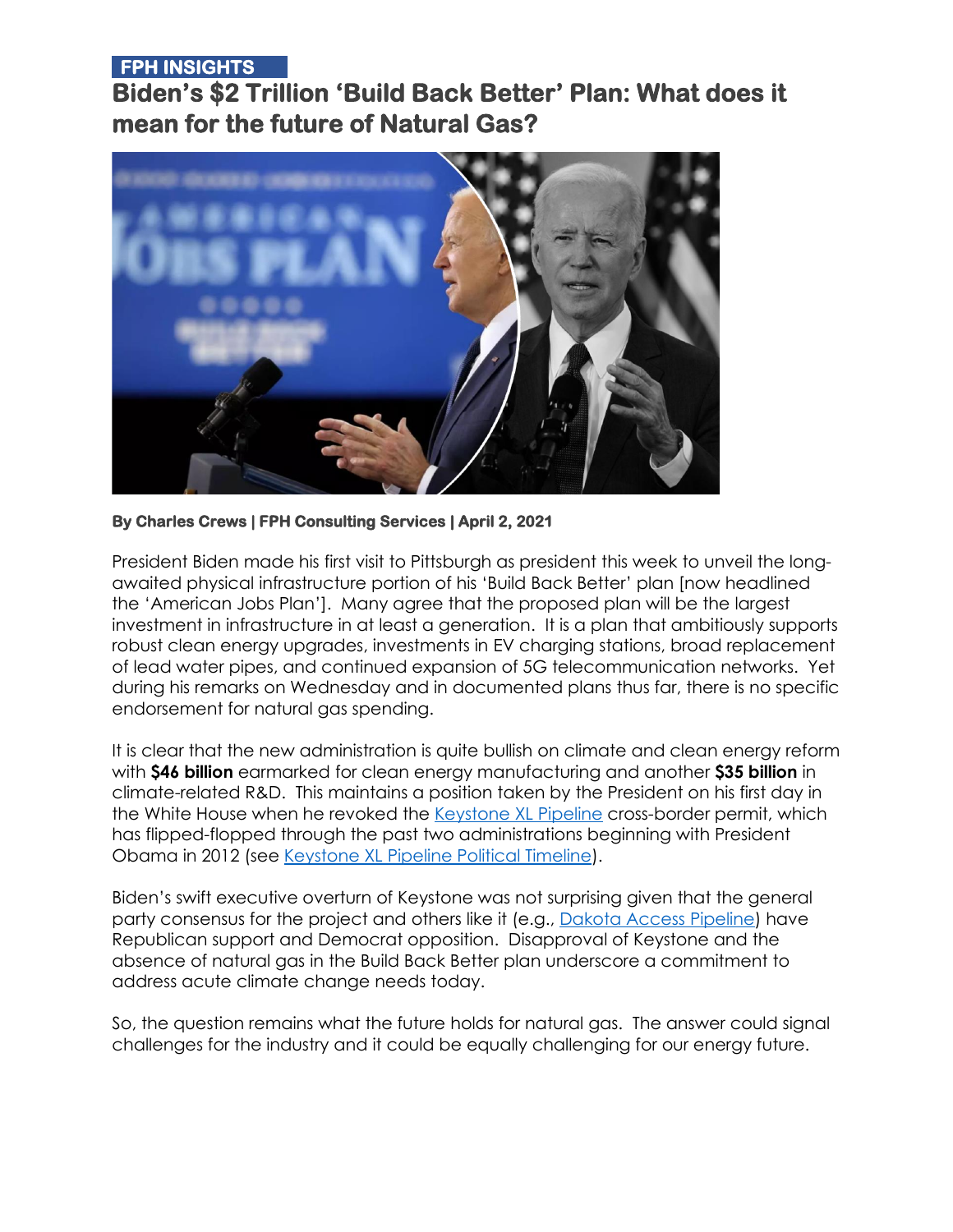# **Can natural gas still be a gateway to a cleaner future?**

The short answer: It already has been and is well-positioned to be for years to come. The challenge: Will political leaders focus on what is good for the long run or just their election cycles?

Natural gas, the nation's lowest-carbon fossil fuel, has been a key driver of cleaner energy over the past decade with domestic carbon emissions **down 15% since 2005**. The <u>International Energy Agency</u> has credited natural gas with helping the U.S. become  $\alpha$  global leader in reducing  $CO<sub>2</sub>$  emissions.

The disruptive impact of greenhouse gas emissions is undeniable and became a global concern more than 30 years ago following severe drought, flooding, and vast fires in many parts of the world. The [United Nations Framework Convention on Climate](https://unfccc.int/)  [Change](https://unfccc.int/) set 1990 as a benchmark year to measure the world's progress towards a cleaner energy future.

Between 1990 and 2007, U.S. energy-related CO<sub>2</sub> emissions grew by an average 1.0% per year totaling 57 million metric tons which is equal to 12 million passenger vehicles driven for one year.

Since peaking in 2007, **emissions have declined 1.3% per year** and in 2019 the decline was 2.9% compared to 2018 – one of the largest reductions in the past three decades. And since 2007, natural gas consumption has *increased* by an average of more than 2.5% per year with production increasing 5% over this same period.



Source: U.S. Energy Information Administration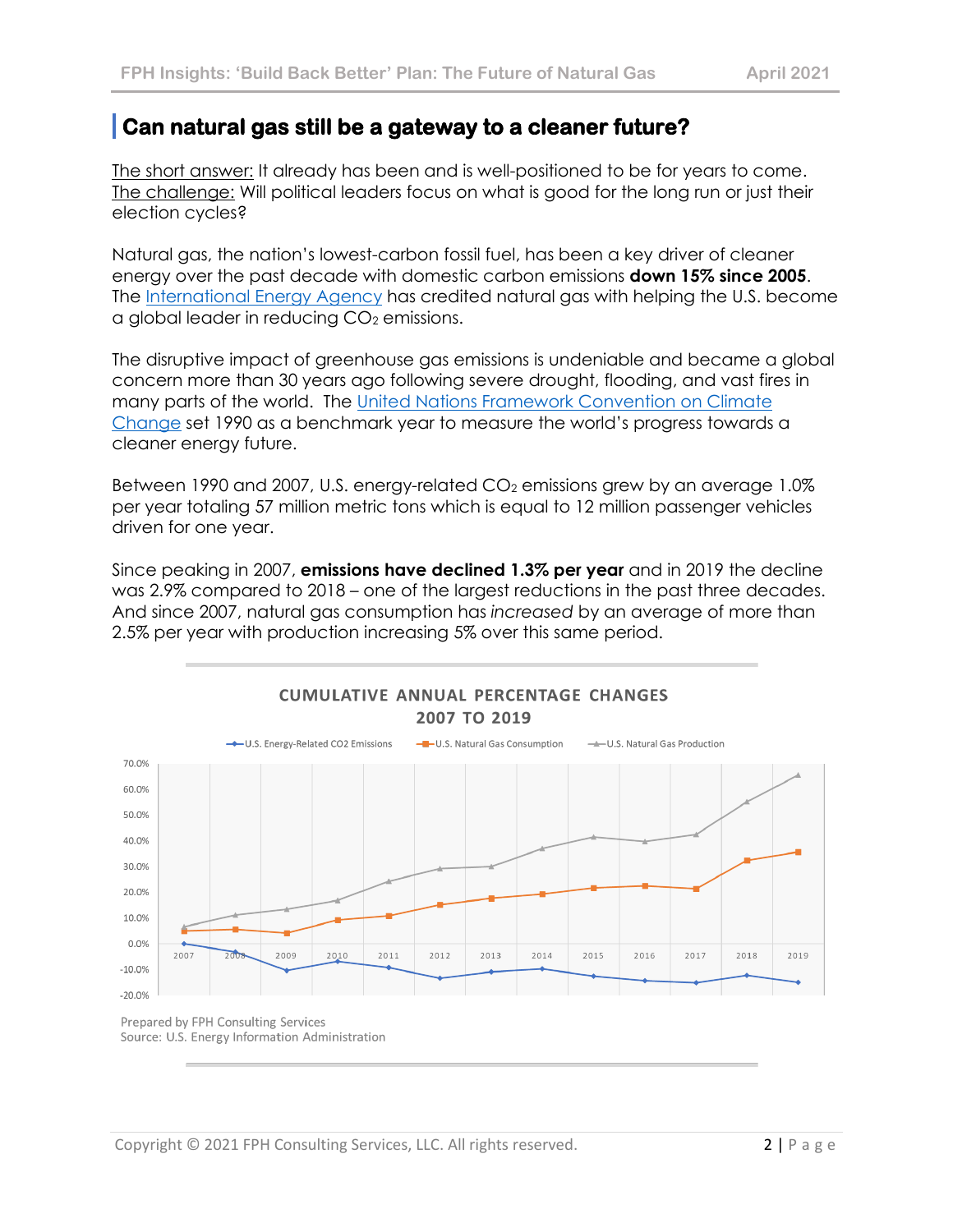So as gas production and consumption have increased, carbon emissions have actually decreased. This has largely been driven by shifts in electricity fuel mix with natural gas becoming the predominate source for power generation in 2016.

# **Demand for natural gas is as high as it ever has been.**

The need for natural gas was front and center this past February during a polar vortex that left more than 4.5 million Texas homes and businesses without power for several days. The unprecedented energy crisis in the **ERCOT region** was seen around the world and while the cause of the crisis is multi-faceted, there is one thing that all energy experts agree and that is how critical the natural gas system is to the state's energy reliability.

In broader terms, the demand for natural gas has steadily increased over the past two decades. In 2019, zero-carbon and natural gas-fired power generation increased while coal continued to decline. Just a few years ago (2018 to 2019), the share of natural gas generation **jumped from 35% to 38%**. Conversely, coal-fired generation precipitously declined to 23% which is dramatically down from its 50% share of electricity from 1990 to the mid-2000s. In 2020, coal, the once predominant U.S. electricity fuel source, was less than nuclear for the first time since 1949.



The reduction in carbon intensity of fossil fuel generation has played a substantial role in the energy-related  $CO<sub>2</sub>$  emissions decline in the past 15 years. As technological advancements continue in wind, solar, and hydro energy, emissions will continue to decrease. The growth of renewable energy is exciting with wind reaching a significant milestone in the final months of 2020 when U.S. generation from wind turbines [set daily](https://www.eia.gov/todayinenergy/detail.php?id=46617)  [and hourly records.](https://www.eia.gov/todayinenergy/detail.php?id=46617)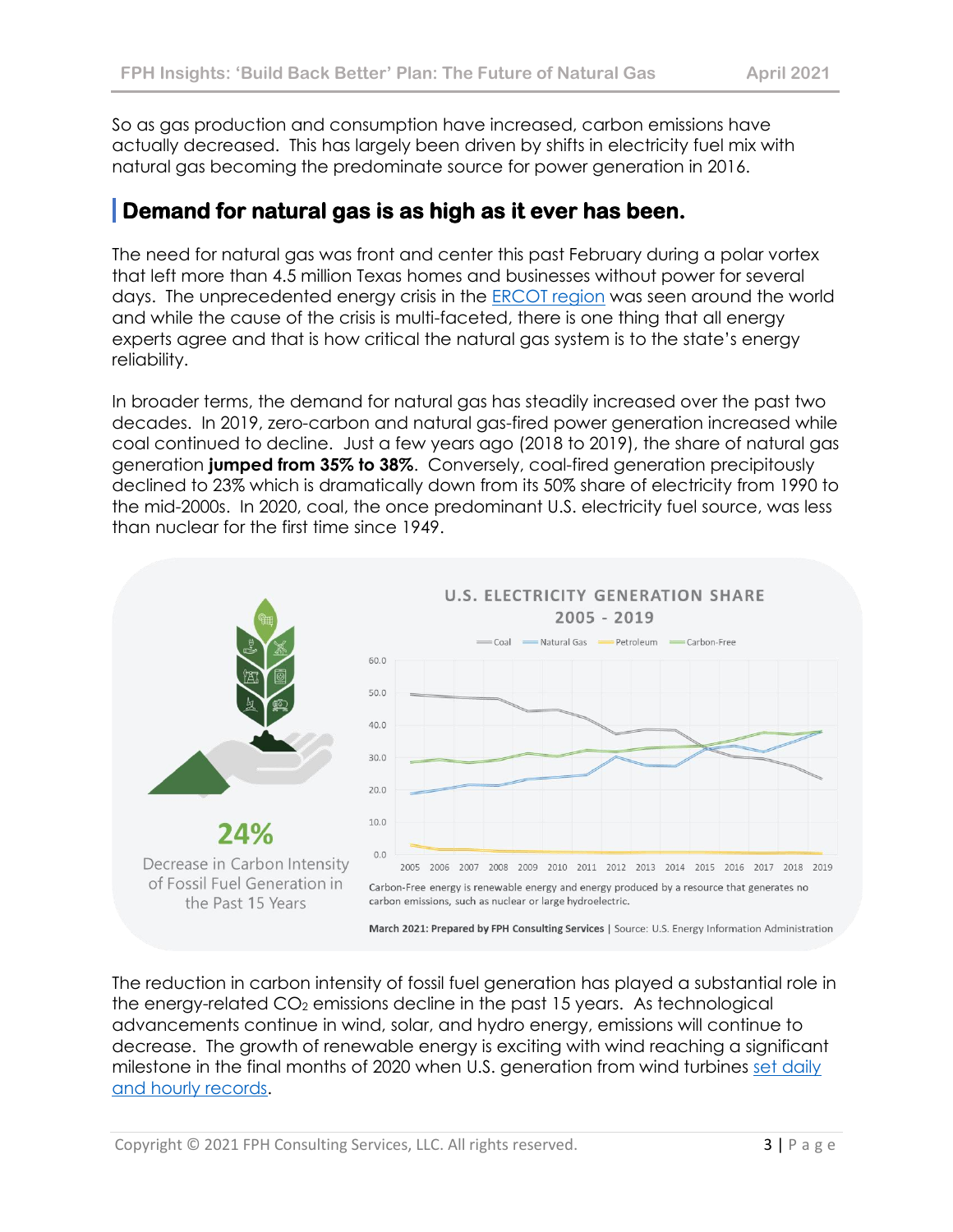### **But will renewable energy growth be enough in the next 15 years to reliably power the nation's grid?**



Despite a remarkable achievement for wind power in 2020, construction of wind turbines is expected to slow with the [Production Tax Credit \(PTC\)](https://www.eia.gov/todayinenergy/detail.php?id=46576#:~:text=At%20the%20end%20of%20December,of%20the%20full%20credit%20amount.) set to expire at the end of 2024. Gridscale solar investment will also feel an impact as the [Investment Tax](https://www.energysage.com/solar/cost-benefit/solar-investment-tax-credit/)  [Credit \(ITC\)](https://www.energysage.com/solar/cost-benefit/solar-investment-tax-credit/) percentage rolls back from 30% to 10% in 2023.

Financial incentives, like these, are highly effective tools to inspire utility investments in grid decarbonization. The changes in these policies create uncertainty during a time of heightened electric reliability concerns from state commissions and consumers.

Meanwhile, demand for natural gas is expected to intensify following recent recordbreaking throughput and will remain constant from now until 2050. This brings into clearer focus the nation's energy portfolio over the next 10 to 15 years. [S&P Global](https://www.spglobal.com/marketintelligence/en/?utm_source=google&utm_medium=cpc&utm_campaign=Brand_SP_Global_Market_Intelligence_Search_Google&utm_term=s%26p%20global%20market%20intelligence&utm_content=426489164531&_bt=426489164531&_bk=s%26p%20global%20market%20intelligence&_bm=e&_bn=g&_bg=59501541986&gclid=CjwKCAjwu5CDBhB9EiwA0w6sLWy4BqPSNAnxB2S6Bj1-VQg7l8d77ZNQrg_Np8OdmbRlfzl8n5xNIBoCy98QAvD_BwE)  [Market Intelligence](https://www.spglobal.com/marketintelligence/en/?utm_source=google&utm_medium=cpc&utm_campaign=Brand_SP_Global_Market_Intelligence_Search_Google&utm_term=s%26p%20global%20market%20intelligence&utm_content=426489164531&_bt=426489164531&_bk=s%26p%20global%20market%20intelligence&_bm=e&_bn=g&_bg=59501541986&gclid=CjwKCAjwu5CDBhB9EiwA0w6sLWy4BqPSNAnxB2S6Bj1-VQg7l8d77ZNQrg_Np8OdmbRlfzl8n5xNIBoCy98QAvD_BwE) helps to put this into perspective. According to the highly respected data, research, and analytics provider, in order to achieve 100% clean electricity by 2035 it is estimated that **4.8 billion MWh** of natural gas, coal and oil generation would theoretically need to be replaced by then. With less than 40% of U.S. power generation from carbon-free sources today, capacity additions from solar, wind, nuclear, and hydro would need to **increase 200%** from their all-time peak capacity of 1.6 billion MWh in 2020.

The potential suspension of natural gas investments coupled with policy-driven shortfalls in renewable energy investments could leave millions of American households susceptible to power outages during peak demands and significantly increased prices. Nearly 70% of ERCOT customers lost power during the catastrophic winter storm in February and wholesale electric prices jumped as high as \$9,000 per MWh compared to the more typical \$50 per MWh.

### **"Success is a journey, not a destination. The doing is often more important than the outcome" – Arthur Ashe**

When the late tennis great and humanitarian Arthur Ashe shared these insightful words some 30 years ago, he wasn't likely reflecting on climate change solutions. However, his words are indeed relevant here because as the world fixates on 2050 it is important to consider the pathway to get there.

In 2020, natural gas prices were the lowest they had been in decades. The U.S. Energy Information Administration (EIA) projects only 0.5% annual growth in the residential price